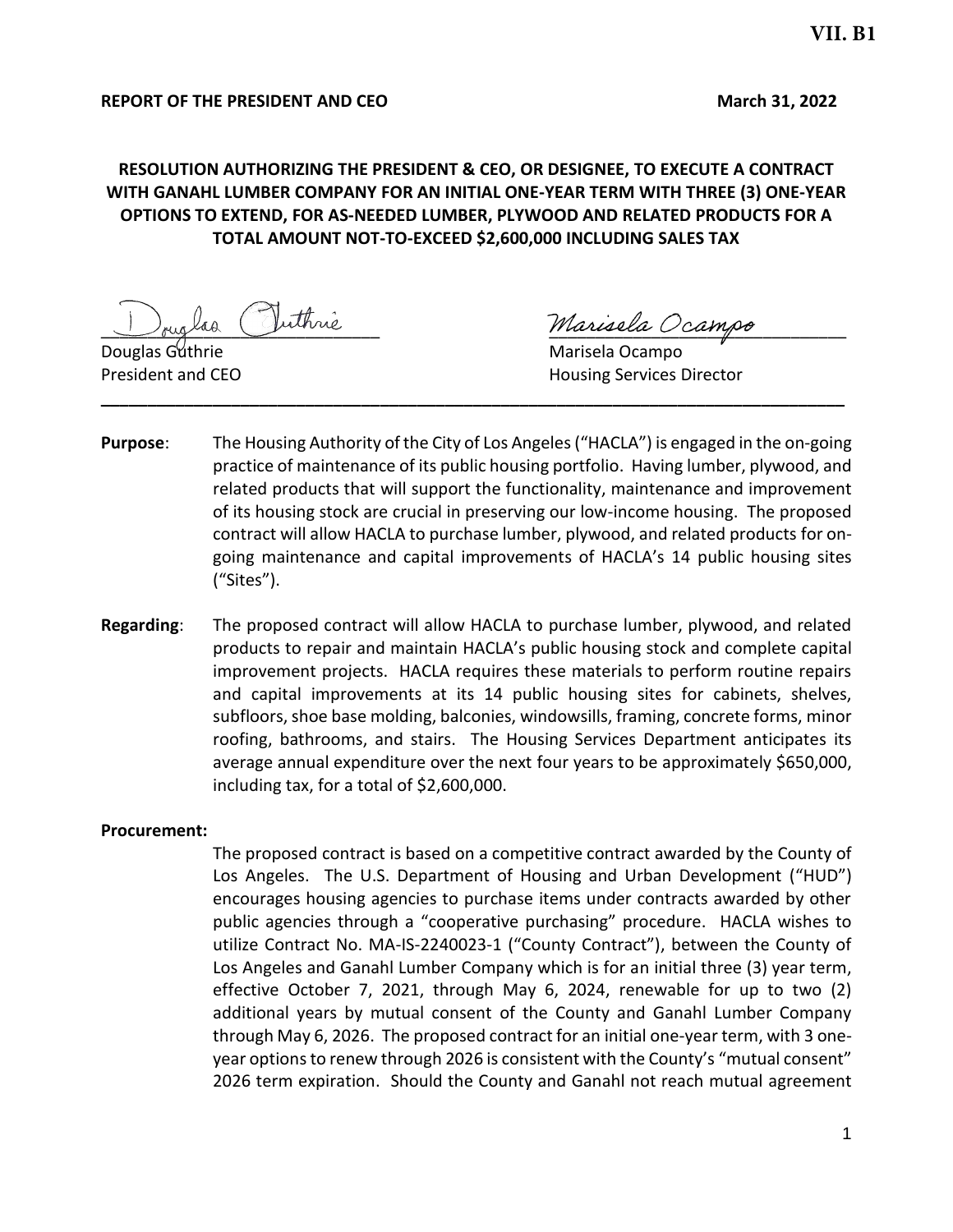to renew, then HACLA will initiate a procurement prior to the expiration of the contract to secure a vendor for lumber.

The County Contract was procured through a competitive process administered by the County of Los Angeles through Request for Bid No. RFB-IS-21200575 and reflects competitive pricing secured by the County due to its volume purchasing. Ganahl Lumber Company's prices are on average 15% less and its markup is on the average 3% less than its competitor, Jones Lumber Company, which was also the second lowest bid received by the County of Los Angeles. Both bids reflect the significant purchasing power of the County that HACLA would like to harness.

HACLA has determined that piggy-backing off of the County Contract satisfies its Procurement Policy and HUD's criteria for a cooperative purchasing because: (i) the use of the County Contract will provide for greater economy and efficiency and result in cost savings to HACLA; (ii) the nature of the goods is routine; (iii) the scope of the goods to be provided is sufficiently equivalent to the scope of the goods required; (iv) the County Contract was procured in compliance with 2 CFR Part 200; and (v) the cost and availability of the goods were evaluated as part of the solicitation; and (vi) the proposed contract will be re-evaluated by staff on an annual basis.

## **Vision Plan: PLACE Strategy #1: Stabilize the physical and financial viability of the conventional public housing portfolio**

The public housing portfolio has been undergoing modernization and redevelopment efforts in order to sustain and add to the existing housing stock. Most of the Sites were built in the 1940's and 1950's and require numerous capital repairs and improvements. HACLA's staff requires various lumber, plywood, and related products for site maintenance and capital improvement projects on an as-needed basis.

## **PLACE Strategy #9: Manage capital resources and reserves to sustain useful life of existing and new units in HACLA's portfolio**

HACLA maintains an aging public housing portfolio with limited funding. While the amount of physical needs has grown significantly over the years, the amounts received for improvement and maintenance efforts does not fully address capital backlogs. Managing these limited funds with the goal of keeping the public housing stock at their highest level of usefulness and efficiency is imperative.

**Funding**: The Chief Administrative Officer confirms the following:

*Source of Funds:* Public Housing Operating and Capital Funds are the primary funding sources for public housing maintenance and construction projects.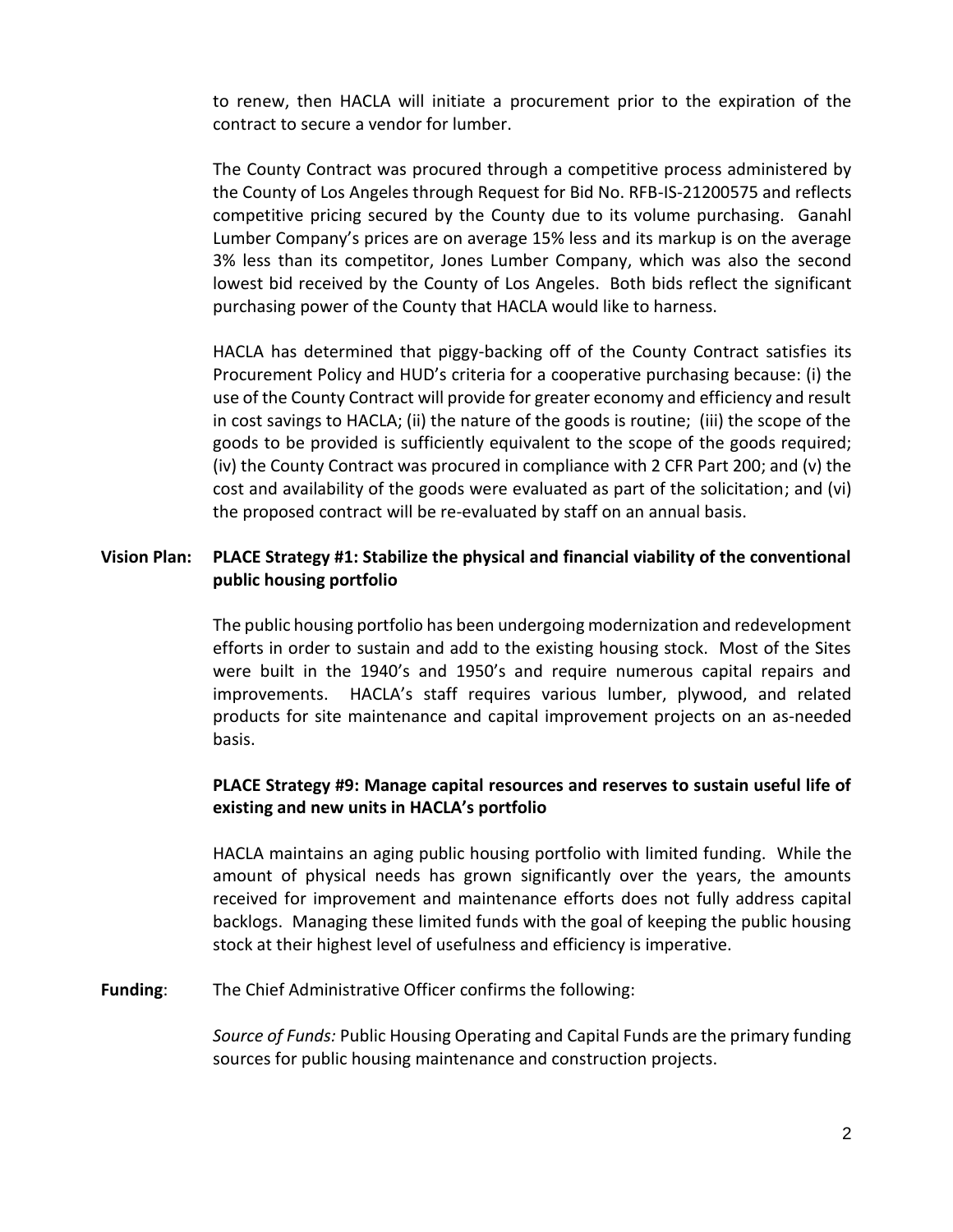*Budget and Program Impact*: HACLA anticipates the annual expenditure of \$650,000 including tax for lumber, plywood and related products based on estimated asneeded maintenance and capital improvement projects needed at public housing sites. These expenditures are included in HACLA's 2022 Operating and Capital Fund Budgets and will be budgeted in subsequent years as required.

#### **Environmental Review:**

Approval of the contract with Ganahl Lumber Company is exempt from CEQA and NEPA.

**Section 3:** Section 3 covers contracts for services and does not apply to contracts for the purchase of supplies and materials (24 CFR Part 75). Notwithstanding, HACLA imposed Section 3 requirements pursuant to its Section 3 Policy and Compliance Plan. Ganahl Lumber Company is located in Anaheim and hiring or training is not feasible. Instead, they will contribute to the Section 3 Fund. The funds will be allocated for resident educational and/or career purposes. Ganahl Lumber Company has previously participated in the Section 3 Fund and contributed to the program.

### **Attachment:**

1. Resolution